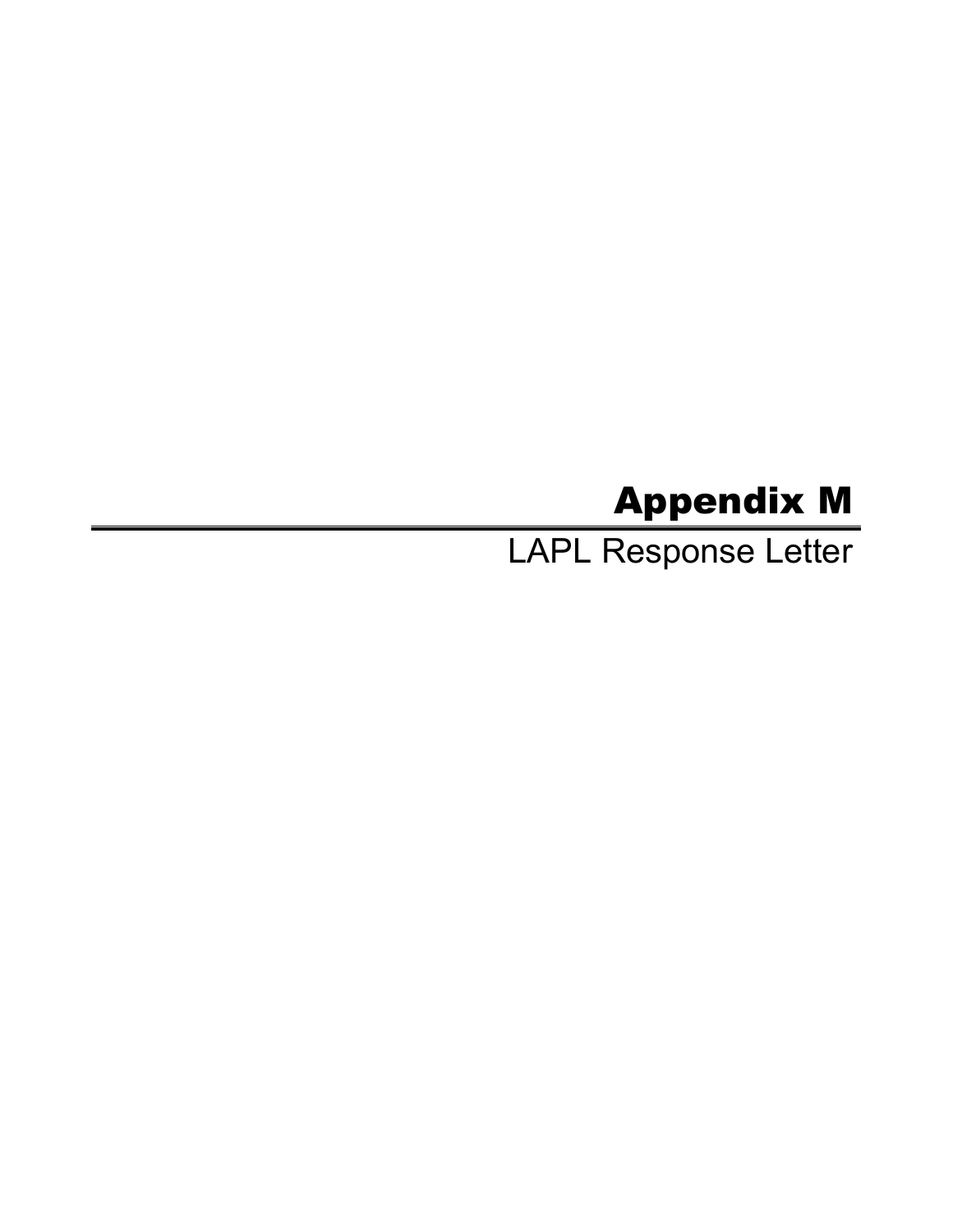Please provide the following information regarding LAPL services and facilities:

- 1. Name and description of the City libraries serving the Project Site, including:
	- a. location and hours of operation
	- b. size of library buildings (square footage)
	- c. number of personnel
	- d. collection size and amenities
	- e. programmed or target service
	- f. actual population served including the assigned census tracts upon which service population is determined

# **Answer:**

The following Los Angeles Public Library facilities would serve the proposed project:

Benjamin Franklin Branch Library – see page 3 for answers to 1 a. – f.

Central Library – see page 4 for answers to 1 a.  $-$  f.

Little Tokyo Branch Library – see page 5 for answers to 1 a.  $-$  f.

Robert L. Stevenson Branch Library – see page 6 for answers to 1 a. – f.

2. Planned, funded, and/or scheduled improvements or expansions to the City library facilities that would serve the Project

# **Answer:**

There are no current plans to expand the facilities in the project area.

3. Special facilities available for public use (i.e., children's reading assistance, homework centers, space for community meetings and programs

# **Answer:**

See attached location information sheets for each location.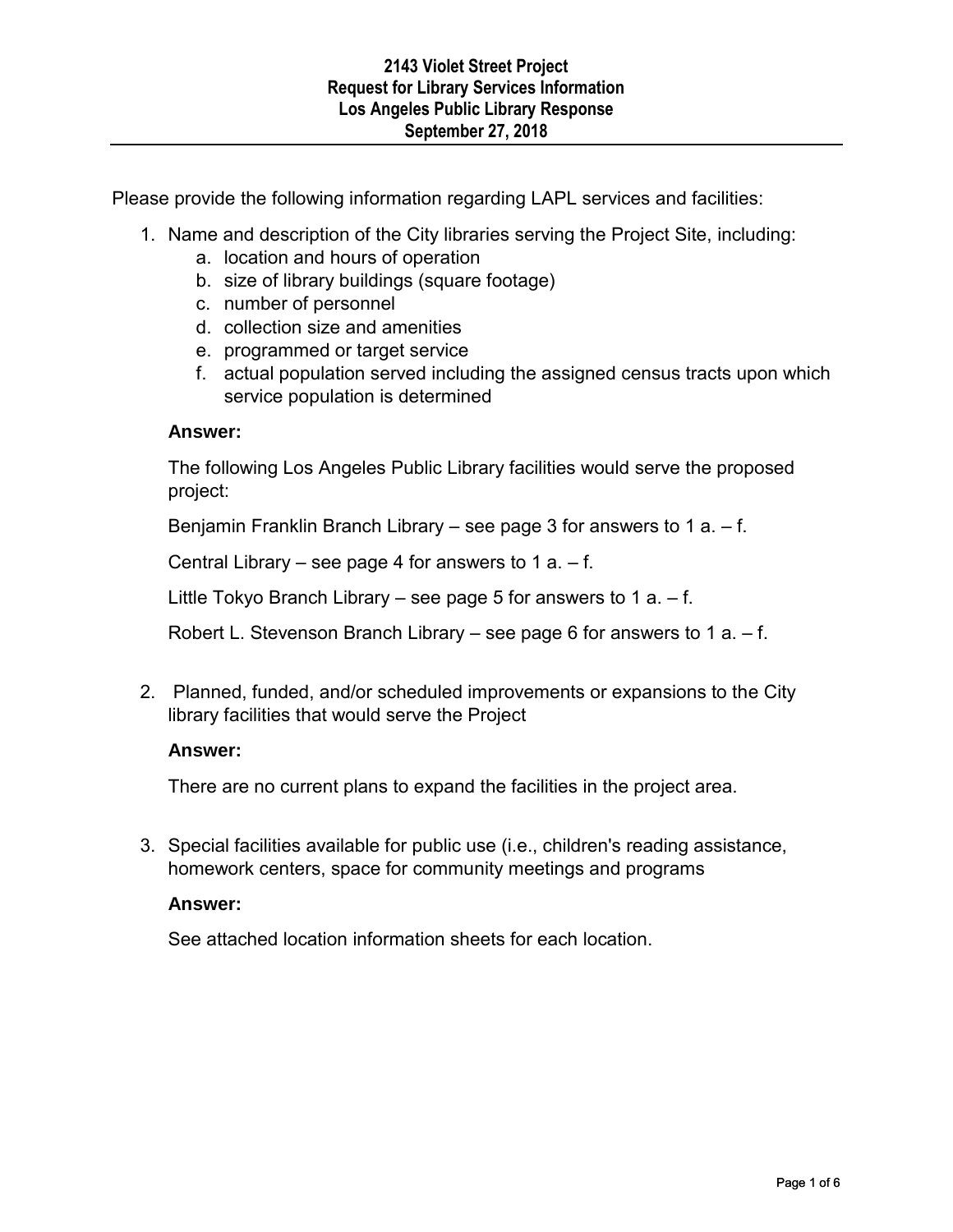4. City library service standards and/or goals that would assist in analyzing the Project's potential impacts from development on local library services.

# **Answer:**

On February 8, 2007, The Board of Library Commissioners approved a new Branch Facilities Plan. This Plan includes criteria for new Libraries, which recommends new size standards for the provision of LAPL facilities – 12,500 s.f. for community with less than 45,000 population and 14,500 s.f. for community with more than 45,000 population and up to 20,000 s.f. for a Regional branch. It also recommends that when a community reaches a population of 90,000, an additional branch library should be considered for the area.

5. Would the Project, either individually or combined with other past, present or anticipated future projects, result in the need for new or altered library facilities? If so, please describe the nature, approximate location and approximate size of the new or altered facility.

# **Answer:**

Any increase in the residential and/or commuter-adjusted population that is in close proximity to a library has a direct impact on library services with increased demands for library staffing, materials, computers, and information services. Therefore, mitigation measures may be necessary in order to lessen the impact to these services to a level that is appropriate for a given service population in accordance to the February 8, 2007 Board of Library Commissioners approved Branch Facilities Plan.

The Los Angeles Public Library recommends a mitigation fee of \$200 per capita based upon the projected population of the development. The funds will be used for staff, books, computers and other library materials. It is recommended that mitigation fees be paid for by the developer.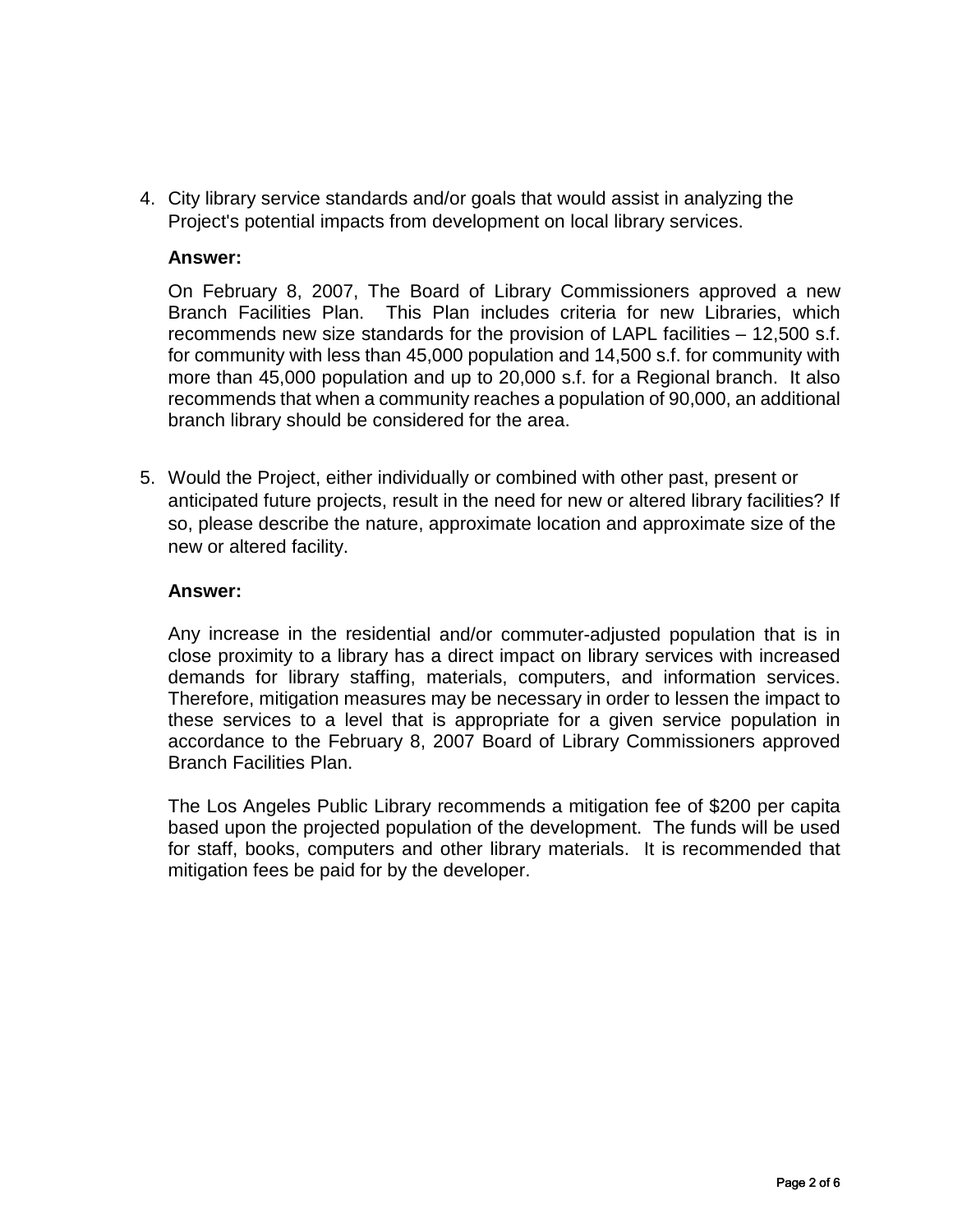#### **Branch Name**

Benjamin Franklin Branch Library

#### **Address**

2200 E. 1st Street Los Angeles, CA 90033

#### **Hours**

Mon: 10-8, Tue: 12-8, Wed: 10-8, Thu: 12-8, Fri: 9:30-5:30 Sat: 9:30-5:30, Sun: Closed

#### **Size of Facility (sq. ft.)**

9,656

#### **Collection Size**

35,545

#### **Annual Circulation**

98,218

#### **Staffing Level**

11

#### **Volunteers**

79

## **Service Population**

Estimated from LA Times Mapping L.A. database and branch library community boundaries

40,319

The Los Angeles Public Library does not make future population projections.

#### **Special Features**

All branch libraries provide free access to computer workstations which are connected to the Library's information network. In addition to providing Internet access, these workstations enable the public to search LAPL's many electronic resources including the online catalog, subscription databases, word processing, language learning, literacy and a large historic document and photograph collection.

All branch libraries have: Free Public Wi-Fi Wireless & Mobile Printing Reserve a Computer

This branch also has: Adult Literacy Center Early Learning for Families Area Friends of Library Group Meeting Room Rental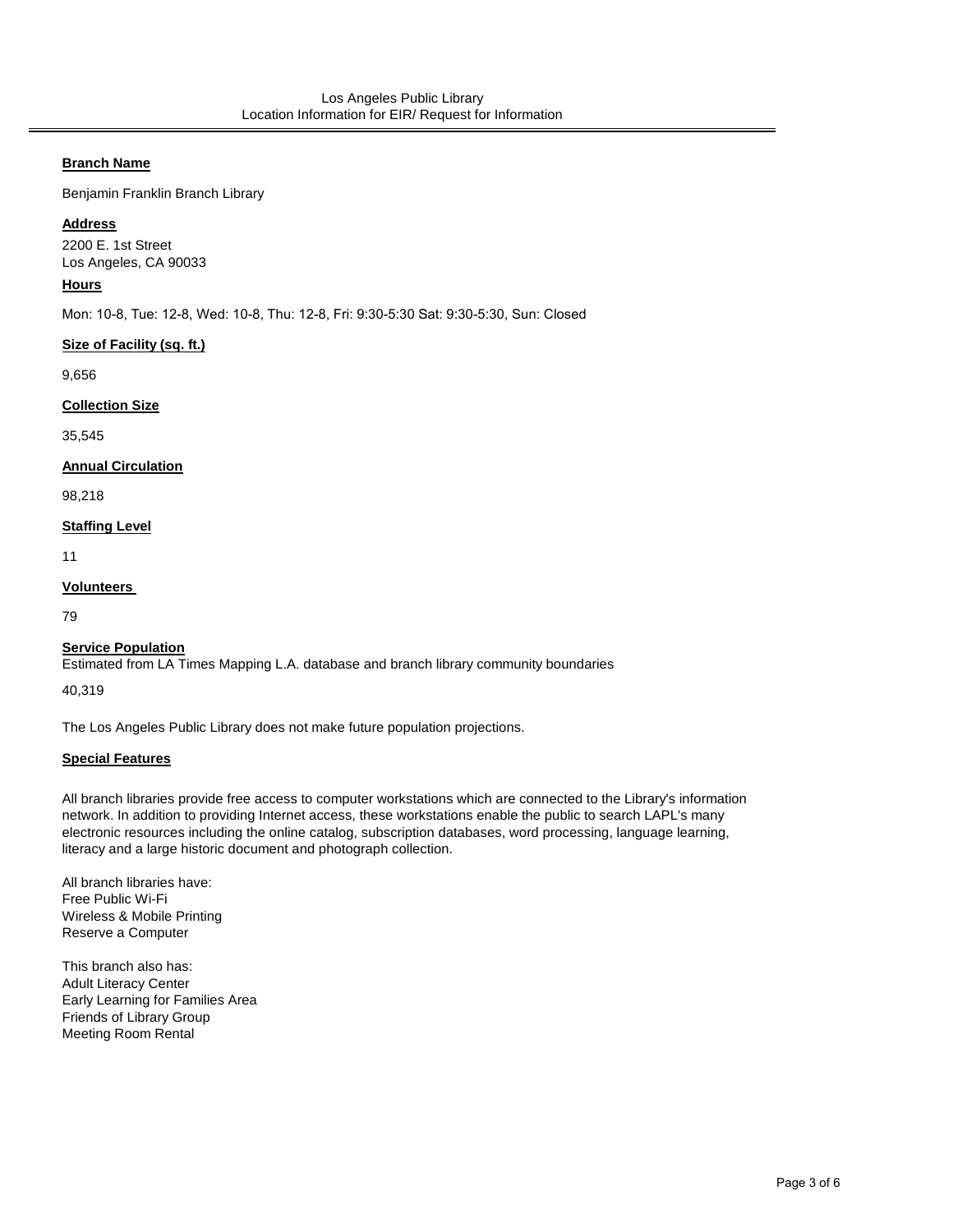#### **Location Name**

Central Library

#### **Address**

630 W. 5th Street Los Angeles, CA 90071

#### **Hours**

Mon: 10-8, Tue: 10-8, Wed: 10-8, Thu: 10-8, Fri: 9:30-5:30 Sat: 9:30-5:30, Sun: 1-5

#### **Size of Facility (sq. ft.)**

538,000 square feet

#### **Collection Size**

2.6 million volumes

#### **Annual Circulation**

1.2 million

## **Staffing Level**

390

#### **Volunteers**

250

#### **Service Population**

3,792,662 per Census 2010 est. City of Los Angeles 9,818,605 per Census 2010 est. County of Los Angeles

The Los Angeles Public Library does not make future population projections.

## **Special Features**

All libraries provide free access to computer workstations which are connected to the Library's information network. In addition to providing Internet access, these workstations enable the public to search LAPL's many electronic resources including the online catalog, subscription databases, word processing, language learning, literacy and a large historic document and photograph collection.

All libraries have: Free Public Wi-Fi Wireless & Mobile Printing Reserve a Computer

This also has: Adult Literacy Center Computer Training Center Meeting Room Rental The Source Zoom Text Computer for the Visually Impaired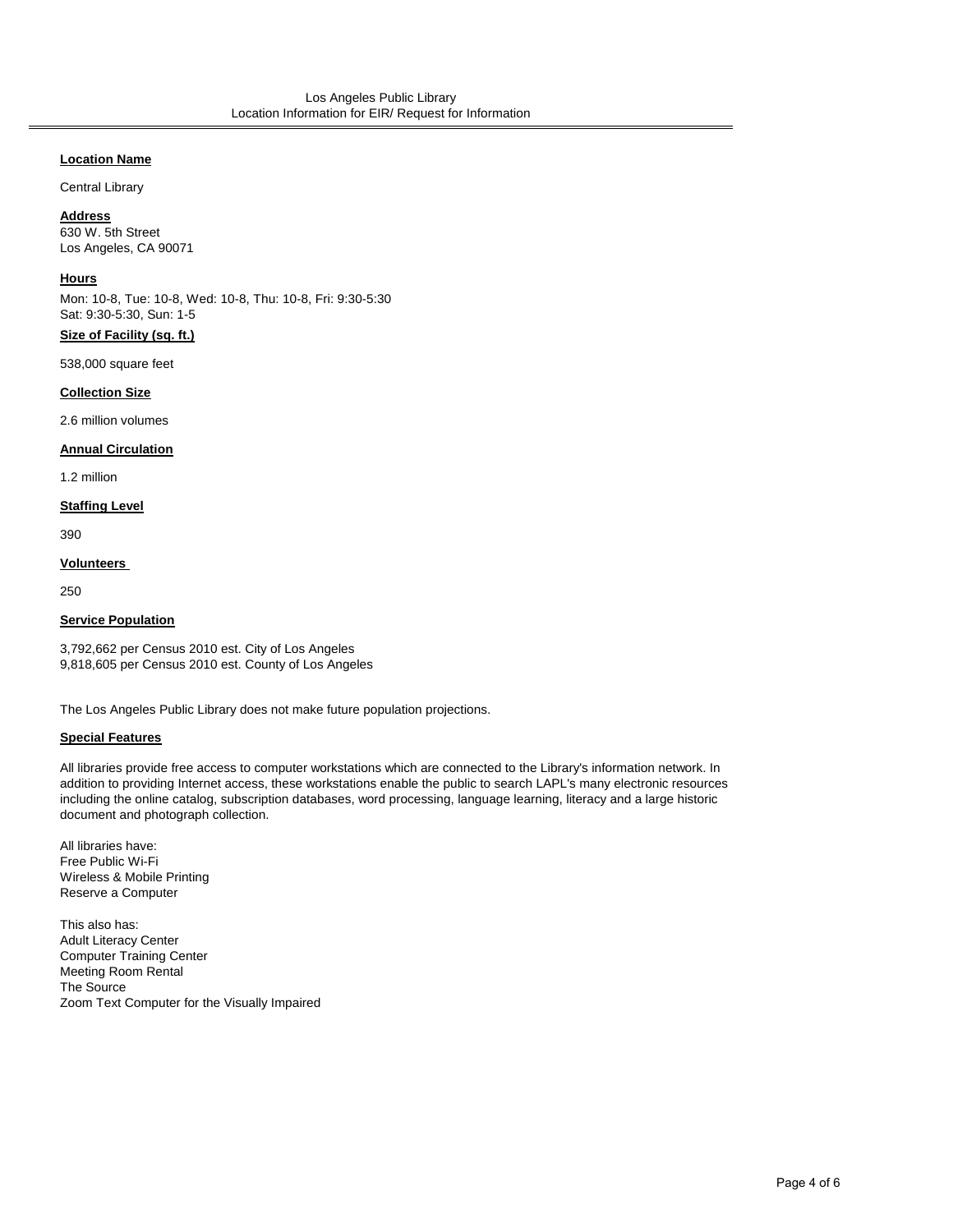## **Branch Name**

Little Tokyo Branch Library

## **Address**

203 S. Los Angeles Street Los Angeles, CA 90012

## **Hours**

Mon: 10-8, Tue: 12-8, Wed: 10-8, Thu: 12-8, Fri: 9:30-5:30 Sat: 9:30-5:30, Sun: Closed

## **Size of Facility (sq. ft.)**

12,500

## **Collection Size**

66,634

## **Annual Circulation**

97,402

## **Staffing Level**

10

## **Volunteers**

44

## **Service Population**

Estimated from LA Times Mapping L.A. database and branch library community boundaries 45,796

The Los Angeles Public Library does not make future population projections.

## **Special Features**

All branch libraries provide free access to computer workstations which are connected to the Library's information network. In addition to providing Internet access, these workstations enable the public to search LAPL's many electronic resources including the online catalog, subscription databases, word processing, language learning, literacy and a large historic document and photograph collection.

All branch libraries have: Free Public Wi-Fi Wireless & Mobile Printing Reserve a Computer

This branch also has: Early Learning for Families Area Friends of Library Group Meeting Room Rental